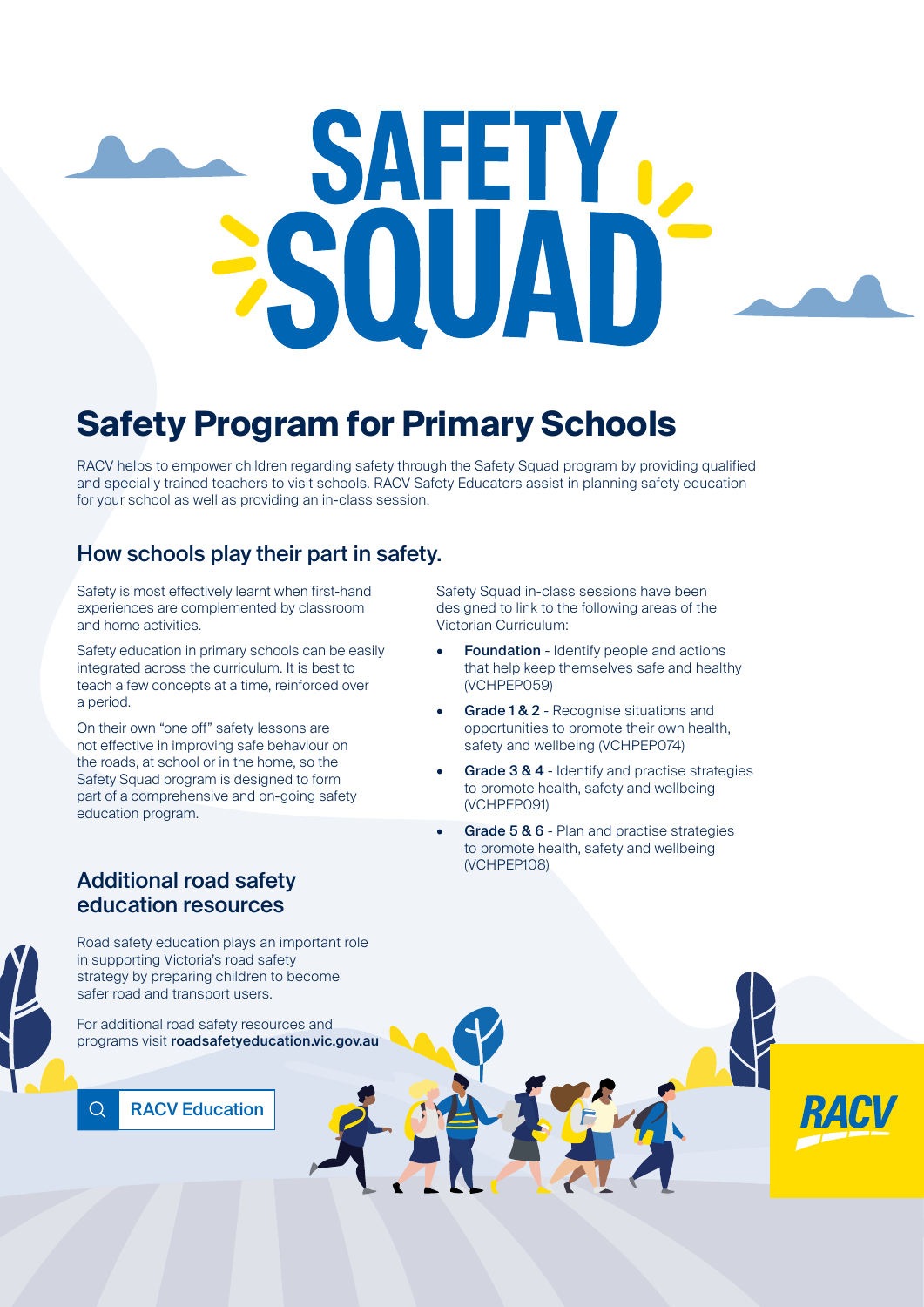

# **Road Safety Activities for the Junior Primary Classroom**

Victorian Curriculum Levels: Foundation, One & Two

### Whole Class Tasks

1. Go for a class walk. Before going on the walk:

- role-play safe ways to walk near the road environment, practise "Stop, Look, Listen and Think", holding hands and using the pedestrian crossings
- create a checklist about what you might see in the road environment e.g. road signs, crossings, people walking on the footpath, cars going in and out of driveways.

Foundation, Level 1 & 2 Health and Physical Education (VCHPEP059, VCHPEP062, VCHPEP073, VCHPEP074)

1. Build a model of the street your school is on, including road signs, pedestrian crossings, car parking, safe places to walk, etc.

2. Digital Technologies activity: collect data about the way your class travels to school and enter it into a spreadsheet and create a chart.

Foundation, Level 1 & 2 Digital Technologies (VCDTDI015) Foundation, Level 1 & 2 Mathematics- Statistics and Probability (VCMSP084, VCMSP085, VCSMP102, VCSMP128)

### 3. Brainstorm ways in which people can stay safe.

As a class, create a list, or write a story about someone who is safe at home, in the car or on the bus.

> 1. Write a story and draw a picture about you and your family behaving safely (e.g. wearing a helmet on a bike/ scooter, making safe choices on the trampoline, keeping poison or medicine in a safe place, using a school crossing, sitting in a booster seat.).

Foundation, Level 1 & 2 Health and Physical Education (VCHPEP059, VCHPEP062, VCHPEP073, VCHPEP074)



### Small Group Tasks

Foundation, Level 1 and Level 2 Geography (VCGGC061)

2. Perform a role-play of someone who helps keep you safe on the roads (e.g. the crossing supervisor) or act out how to be safe at the train station or the bus stop.

Foundation, Level 1 & 2 Personal and Social Capability (VCPSCSO006, VPSCSO014) Foundation, Level 1 & 2 Health and Physical Education 1. Whole class activity: survey the class and ask them five road safety questions, e.g. 'How do you get to school?'; 'Where do you sit in the car?'; 'Do you wear a helmet riding your scooter?'. Construct a data display of the results, e.g. table, column graph, picture graph.

(VCHPEP062, VCHPEP074)

3. Draw symbols or signs from around your home, that help to keep you safe e.g. hazard symbol, medicine labels, electrical cord labels.

2. Hold a road safety class debate. Hold a class debate about a safety topic. Topic ideas: 'It is more dangerous in the backyard than inside the house', 'It is safe to sit in the front seat if I'm over 7 years old', 'There should be no cars parked at the front of the school'.

Foundation, Level 1 &2 Health and Physical Education (VCHPEP062, VCHPEP074)

### Independent Tasks

Foundation English - Writing (VCELY160) Foundation, Level 1 & Level 2 Health and Physical Education (VCHPEP062, VCHPEP074)

- 1. Design a helmet for cycling with a focus on features such as: material, colour, strap, size, safety and comfort.
- Level 3 & 4 Design and Technologies (VCDSCD029) Level 3 & 4 Health and Physical Education (VCHPEP090)
- 2. Create an advertisement to encourage your school mates to wear helmets while riding their bicycles, scooters or skateboards. This could be a poster, webpage or video clip.
- Level 3 & 4 Media Arts (VCAMAP027)
- 3. Make a multi-media presentation, identifying hazards within and around the home. Consider things both inside the house as well as in the backyard or on the driveway.
- Level 3 & 4 Health and Physical Education (VCHPEP091)

2. Using a known song or chant, create an interpretation that focuses on safety.

Level 2 English - Speaking and Listening (VCELT243) Foundation, Level 1 & 2 Health and Physical Education (VCHPEP062, VCHPEP074)

2. Design a road sign for near your school or house and label its features. Remember the colour of the sign is important. Red –important information; yellow –warning; green – directions and information; blue – names of places or areas of special interest, e.g. a lookout.

3. Make a short oral presentation about the importance

of being safe around roads or at home. Topic ideas – How to recognise safety symbols around your home, why it is important to wear a seatbelt in a car or the benefits of wearing a helmet while riding your scooter/bike.

Foundation, Level 1 & 2 English - Speaking and Listening (VCELY175, VCELY211, VCELY245)

Foundation, Level 1 & 2 Health and Physical Education (VCHPEP059, VCHPEP062, VCHPEP074)

# **Road Safety Activities for the Middle Primary Classroom**

Victorian Curriculum Levels: Three & Four

### Whole Class Tasks

Level 3 & 4 Mathematics - Statistics and Probability (VCMSP149, VCMSP150, VCSMP178, VCSMP179)

Level 3 & 4 Health and Physical Education (VCHPEP090)

Level 3 & 4 English - Speaking and Listening (VCELY276, VCELY308) Level 3 & 4 Health and Physical Education (VCHPEP090, VCHPEP091)

## Small Group Tasks

### Independent Tasks

1. Compose a poem, song or rap to persuade others to make safe choices.

Level 3 & 4 English- Writing (VCELY266, VCELY299)

Level 3 & 4 Health and Physical Education (VCHPEP090, VCHPEP091)

Level 3 & 4 Design and Technologies, (VCDSCD029)

3. Think about, and then draw, speech bubbles about what you would say if your friends wanted you to do something that wasn't safe, e.g. run across the road.

Level 3 & 4 Personal and Social Capability (VCPSCSO024) Level 3 & 4 Health and Physical Education (VCHPEP090)

4. Create a checklist of all the road safety features around the school or on your journey to school, e.g. children's crossing, crossing supervisor, traffic lights, bike tracks.

Level 3 & 4 Health and Physical Education (VCHPEP090 VCHPEP091)